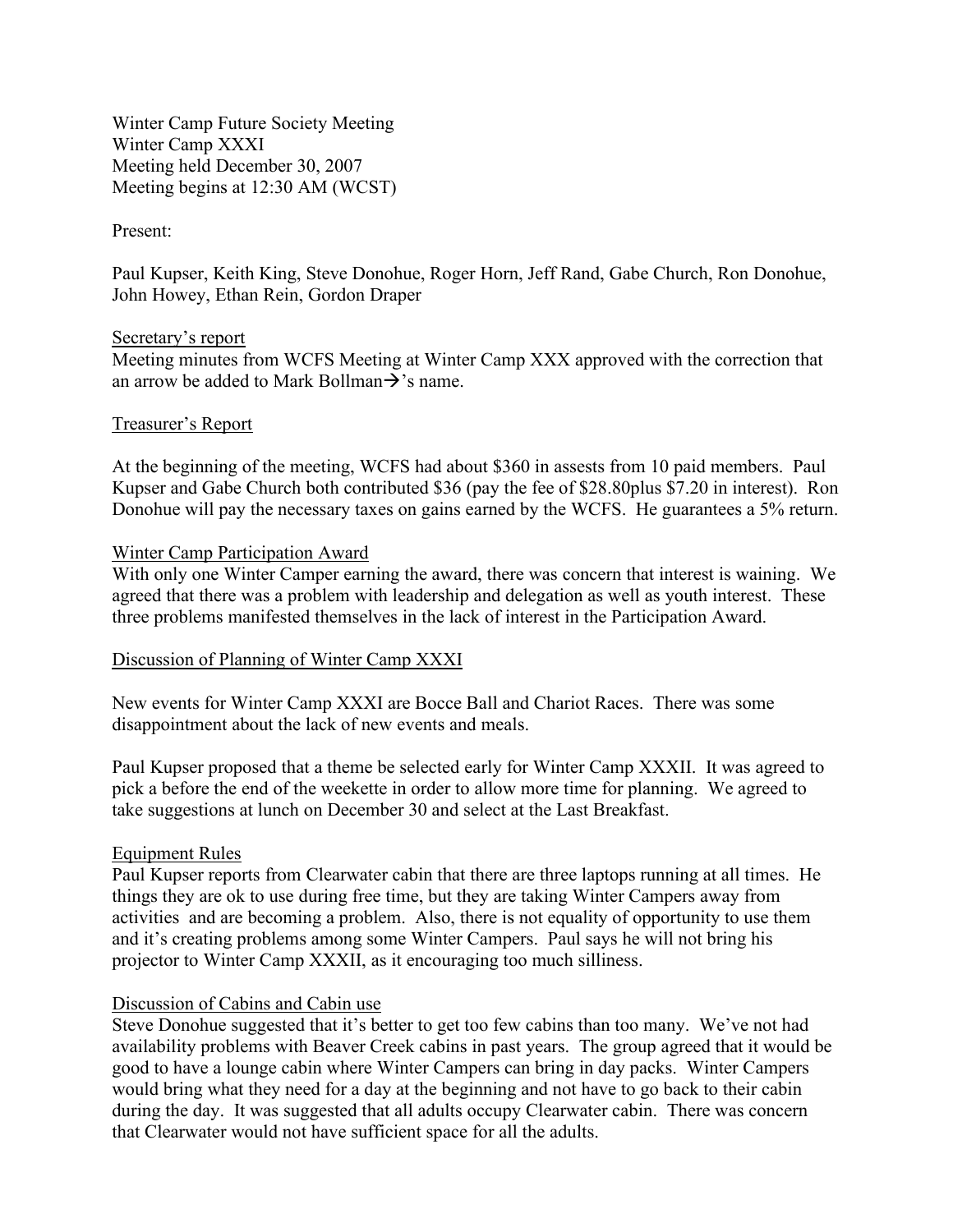# Discussion of Winter Camp Leadership

Ethan Rein reported that he was working on a Winter Camp Youth leadership manual. It is incomplete.

There is a lack of youth Leaders at Winter Camp XXXI. For example, there is no youth in charge of the newsletter. We will attempt to promote the idea of shared youth leadership for Winter Camp XXXII. The sharing of leadership will also help with a problem seen at this Winter Camp which is a lack of feeling of ownership among the youth Winter Campers. It is observed that some youth Winter Campers are not taking an ownership role at camp and a "participant" and "staff" feeling is present at times.

Ethan Rein asked if there is a disconnect between the Mahican Chapter and Winter Camp – both in participation and planning. The group agreed that there is no such disconnect.

### Discussion of the Set up day

Gordon Draper points out that the youth don't seem to work as hard these days as he remembers in past Winter Camps. Keith King observed that when youth Winter Campers bring up more things, it makes them less interested in setting up group equipment. Jeff Rand suggests that a group approach can be taken to decorate the Beaver Creek cabin dining room in order to everyone exited about it.

### Discussion of Arrival

The group which met and left from the Bollman was quite small this year. Discussion about Winter Campers caring about that part of Winter Camp ensues.

# Discussion of Meals

Jeff Rand observed that the meals lack a sense of community. People were not sticking around following meals and gather before them for discussions and announcements. Steve Donohue points out that the lack of ownership felt by the youth is reflected in the lack of community around at mealtime.

# Discussion of Events

Jeff Rand observed that the events are being youth only events in practice. Bocce was a good event which was enjoyed by youth and adults. The group agreed that in the service department, it would be nice to do some kind of project to spruce up the Beaver Creek subcamp. Also, an orientation-type event should be held first thing to get people familiar with each other and the Winter Camp program.

#### Discussion of Group Unity

Paul Kupser suggest that more things can be done to promote a group feeling at Winter Camp, including writing songs, creating a unique grace, and pushing Winter Camp Café Press items.

Ron Donohue suggest that set up can be a group activity where the group is split up into teams which are assigned tasks to accomplish.

# Discussion of Winter Camp Promotion

It was agreed that Winter Camp will be easier to promote throughout the year when a theme is selected as far in advance as we plan to select it.